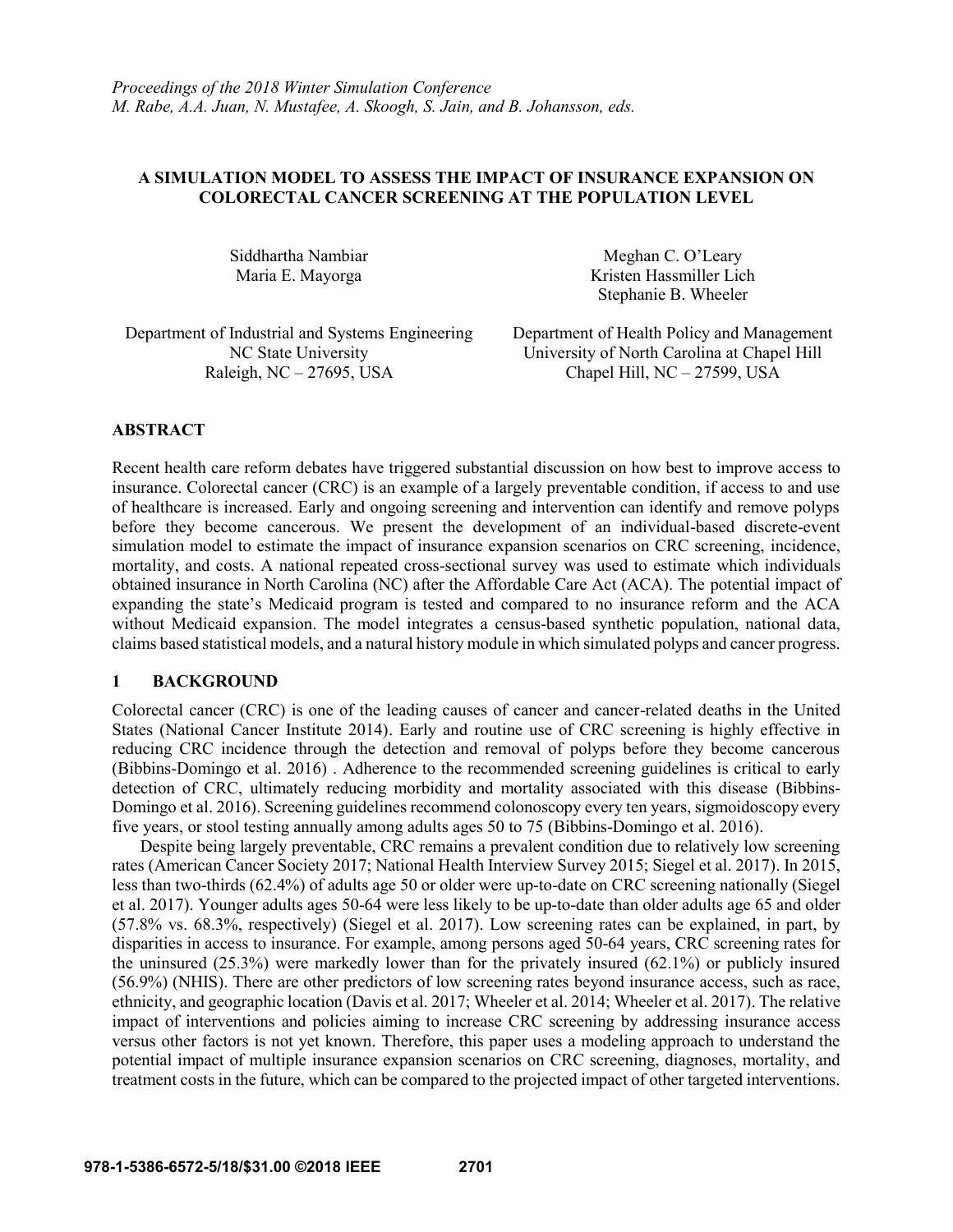#### **2 LITERATURE REVIEW**

Most simulation models of CRC screening may be grouped as either Markov models or discrete event simulation (DES) models. Markov models identify the health states that an individual will experience during the course of the disease and changes in states are defined by probabilistic transitions. Several practitioners have taken a Markov approach to model CRC (Frazier et al. 2000; Ladabaum et al. 2001; Vijan et al. 2001). In contrast, DES models simulate specific events of interest during an individual's lifetime, allowing modelling of complex interactions and responses to interventions at the individual level, as we do.

Modeling, including DES, can be used to forecast the outcomes, unanticipated consequences, and magnitude of effects of health reform policies (Glied and Tilipman 2010). Examples include estimates of how various health insurance policy proposals will affect total enrollment in health plans, uninsured rates, and costs of coverage (Parente and Feldman 2013; Buettgens 2011; Auerbach et al. 2011; Eibner and Liu 2017). Specific outcomes include enrollment in private health insurance related to particular provisions of the Affordable Care Act (ACA) and Medicaid coverage as a result of states' decisions about whether to expand their Medicaid programs (Parente and Feldman 2013). The Health Insurance Policy Simulation Model (HIPSM), developed by the Urban Institute, provided opportunities to estimate the effects of policy changes related to Medicaid eligibility, health insurance exchanges, and individual and employer mandates, as compared to the status quo, at the individual, family, and employer levels (Buettgens 2011). The RAND Comprehensive Assessment of Reform Efforts (COMPARE) simulation model was used to predict statelevel changes in the uninsured rate as well as healthcare spending of ACA provisions in five states (Auerbach et al. 2011). More recently, analyses using the RAND COMPARE model assessed the impact of tax credit and reinsurance policies on insurance access and associated costs (Eibner and Liu 2017). In addition to the effects of policies on insurance access, simulation has also been used to project health status and health equity outcomes of insurance expansion policies (Milstein et al. 2010).

The Cancer Intervention and Surveillance Modeling Network (CISNET) consortium focuses on using models (MISCAN-Colon (Loeve 2000; Loeve et al. 1999; Vogelaar et al. 2006), SimCRC (Frazier et al. 2000), and CRC-SPIN (Rutter and Savarino 2010)) to guide public health research and priorities. The MISCAN-Colon model is the first example of a DES model focusing on CRC. The model can be distinguished by two important parts  $-1$ ) natural history, and 2) screening. In the natural history part, life histories are generated during which colorectal polyps and cancer may develop, sometimes causing death when no screening occurs. In the second part, screening for CRC is modeled, thus changing individual life histories. Sim-CRC and CRC-SPIN also simulate colorectal disease progression in an individual from birth to death and share many characteristics with the MISCAN-Colon model, including the simulated US population, the progression of adenomas to CRC, risk factor trends and screening characteristics.

The V/NCS model (Roberts et al. 2007) is noteworthy in that it employs an object-oriented programming-based approach wherein the primary object is a person. Within each person object, secondary objects are adenomas, which are collections belonging to each person; each adenoma (several may be present) has its own development cycle and impact on survival. Further, adenoma incidence is correlated with common risk factors. Statistics may be collected either at the end point in the simulation for a cohort, which is death, or at any specified point in time for the collective population.

The NC-CRC model presented in this paper was developed to examine the health and economic impact of population-level screening strategies and rates on the development and consequences of CRC. This model is an adaptation of the model built by RTI (Subramanian et al. 2009). NC-CRC expands upon earlier models by (i) applying statistical models from administrative claims data to predict the preferred screening modality and receipt of screening of individuals; (ii) allowing insurance status to change over time; and (iv) incorporating the effects of population-level interventions to increase screening.

Several details about the NC-CRC model and its components have been published in previous work (Cornejo et al. 2014; Wheeler et al. 2014; Hassmiller Lich et al. 2017). In this paper, we provide experimental results by simulating three policy scenarios about the full implementation of the ACA in 2014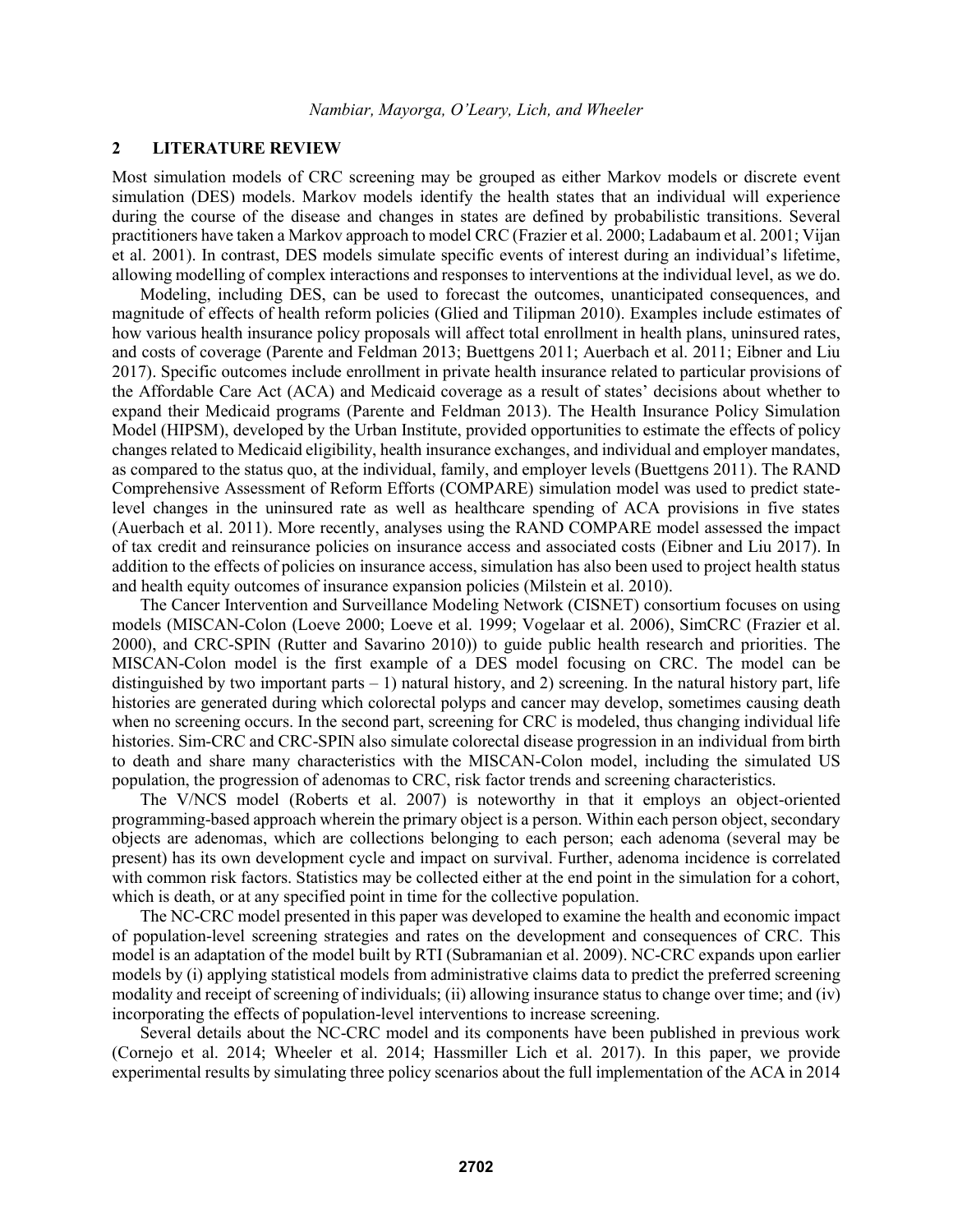in order to understand the differential impact of these strategies on CRC screening, incidence, treatment, and mortality within the state of NC over time to inform state-level and community-level program planning.

# **3 SIMULATION MODEL DESCRIPTION**

The NC-CRC model was developed by the University of North Carolina and North Carolina State University using AnyLogic simulation software, which is built on an object-oriented programming language, Java. A description of the structure of the model was previously published (Cornejo et al. 2014). The primary object in the simulation is the person; the simulation of the events within the lifetime of a single person determines the length of the simulation. The replication terminates when the person dies. As visualized in Figure 1, there are three distinct modulesincluding natural history, demography, and screening and testing. Interventions, such as insurance change dynamics are then overlaid onto the model.



Figure 1: An overview of elements that make up the inputs to the NC-CRC model.

# **3.1 Demography and Synthetic Population**

Details about our synthetic population have been described in previously published literature (Cornejo et al. 2014; Hassmiller Lich et al. 2017). The synthetic population was created using the American Community Survey Public Use Microdata Sample data from 2005-2010 (U.S. Census Bureau 2014). Details on how data were transformed into the synthetic population and validation of the population are published elsewhere (Wheaton et al. 2009; Hassmiller Lich et al. 2017). The model simulates the full life course of every NC resident between the ages of 50 and 75 at any time during the study's intervention window of January 1, 2014 through December 31, 2023. The full cohort of the synthetic population includes 3,918,469 people, as of January 1, 2009 when the synthetic population was created, who would be eligible for screening at some point during the 10-year intervention window. Individual-level characteristics affect the simulated events in the natural history and screening components. The population input file contains information on individual and household-level data, including age, sex, race, household income, insurance status, education, residential location, state health insurance program participation, and marital status. Table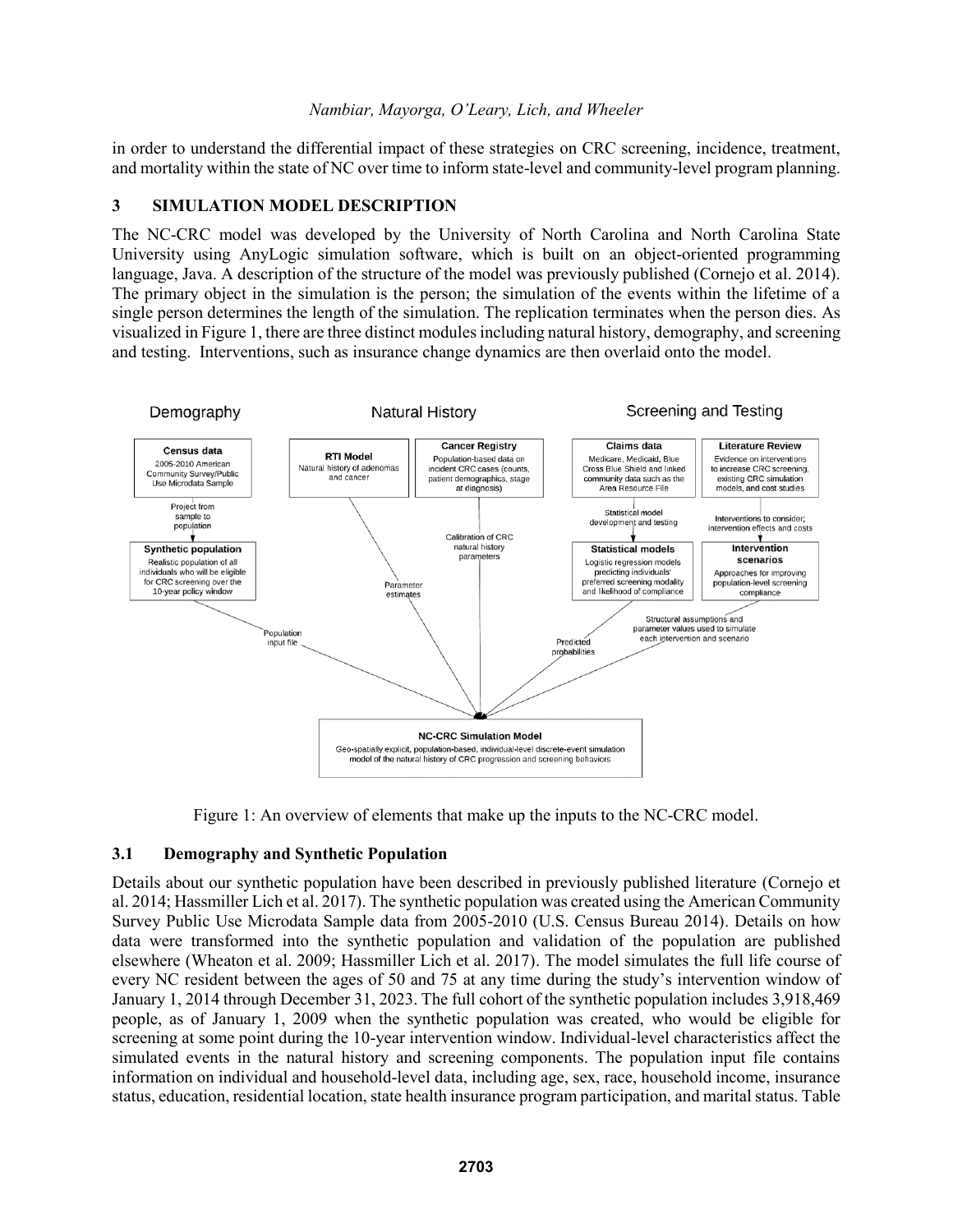1 presents a snapshot of a few demographic characteristics for those aged 50-75 on January 1, 2014 (though additional characteristics of the population such as income level play a role as inputs to the simulation model). Further details are provided in (Hassmiller Lich et al. 2017).

| <b>Characteristic</b> | N         | $\frac{0}{0}$ |
|-----------------------|-----------|---------------|
| <b>Total</b>          | 2,852,111 | 100.0         |
| <b>Sex</b>            |           |               |
| Male                  | 1,363,984 | 47.8          |
| Female                | 1,488,127 | 52.2          |
| Race                  |           |               |
| White                 | 2,187,959 | 76.7          |
| <b>Black</b>          | 534,103   | 18.7          |
| Other                 | 130,049   | 4.6           |
| <b>Ethnicity</b>      |           |               |
| Hispanic              | 84,217    | 3.0           |
| Non-Hispanic          | 2,767,894 | 97.0          |
| Age                   |           |               |
| 50-64                 | 1,898,525 | 66.5          |
| 65-75                 | 953,586   | 33.5          |

Table 1. Characteristics of North Carolina residents aged 50-75 on January 1, 2014.

# **3.2 Natural History**

The natural history of an individual is determined by all the actions that would occur in the absence of screening for cancer. This includes the development and progression of polyps and cancer, the clinical discovery of cancer through the emergence of symptoms, and death from CRC or other causes. Polyps develop progressively through three different sizes: small, medium, and large. Medium and large polyps may develop into a cancer, but small polyps cannot immediately turn into cancer. Cancerous polyps develop through four stages. In the current model we used the clinical stages defined by the American Joint Committee on Cancer (Edge and Compton 2010) that correspond to the extent of the malignancy. During the polyp's progression, symptoms may lead a provider to suspect cancer and recommend a diagnostic screening test. If the person exhibits symptoms, elects to take a diagnostic test, and the result is positive, the cancerous polyp is considered to be clinically detected. At this point, the model stops tracking its progression, and the person remains in the state represented by his or her stage at diagnosis until death, where death rates are stage-specific. If the person elects not to take the diagnostic test or the result is negative, the cancerous lesion remains undetected and eventually progresses. The state transitions in the natural history model are the same in structure as those developed by RTI (Subramanian et al. 2009). The natural history parameters determine whether polyps turn into CRC. To account for racial differences, in this model we utilize more recent information available on polyp incidence by age, race and gender (Lansdorp-Vogelaar et al. 2009). Once a polyp has developed into clinical cancer, the survival of a person is generated according to the survival parameters. The expected lifespan is based on race- and sex-specific life tables from the U.S. Census. Natural history of CRC for each simulated individual may modify his or her CRC-free lifespan. If a person dies from CRC before he or she would die from other causes, the lifespan and age at death are adjusted accordingly.

# **3.3 Screening and Testing**

The screening and natural history components of the model run simultaneously so that screening for CRC may detect polyps or cancers at any stage in the natural history. This may adjust the life history of the individual from the existing progression of the natural history. Polyps that are detected during a diagnostic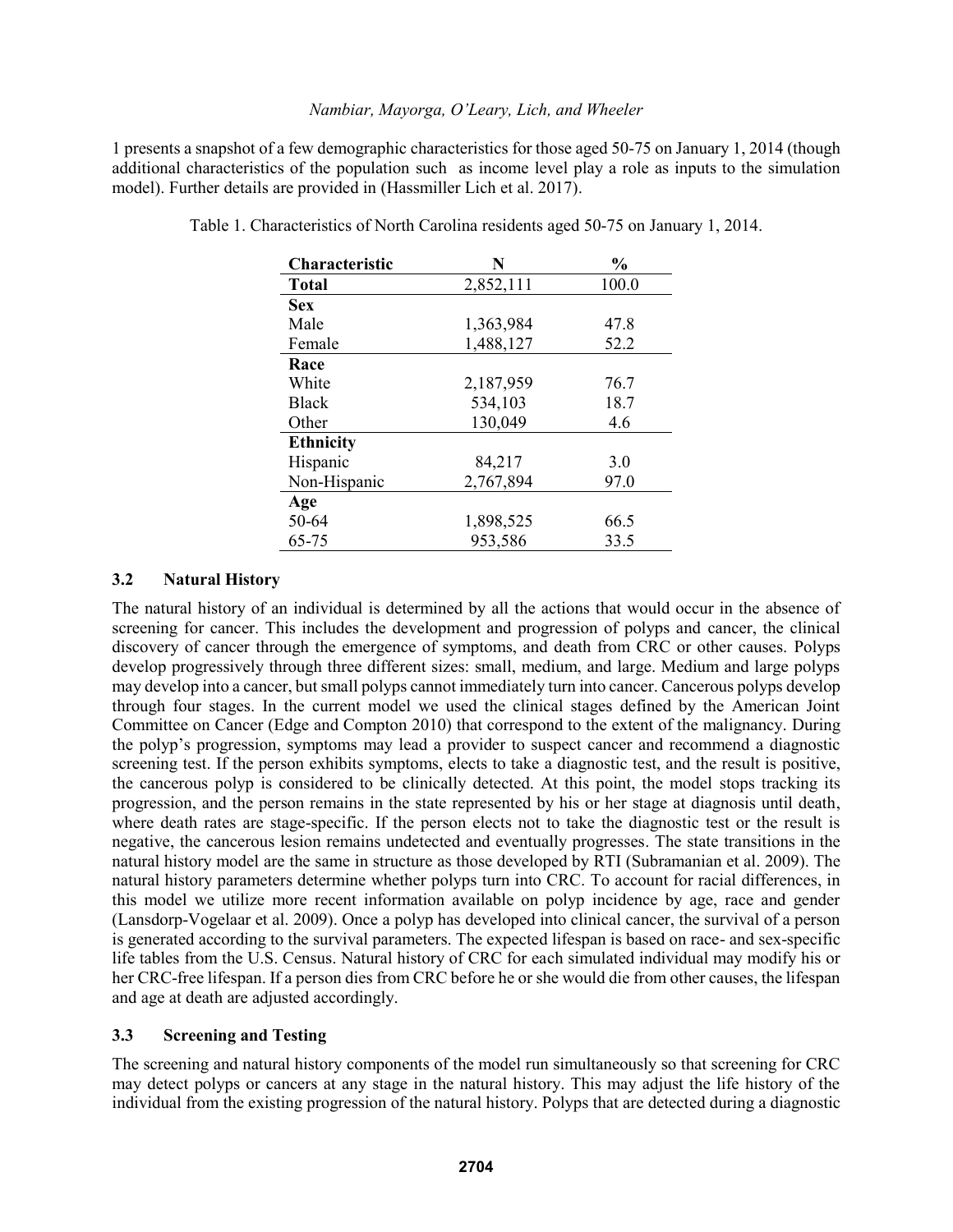exam (which is implemented in the model only as a colonoscopy) will be removed and polyps will be biopsied for clinical diagnosis and treatment. The effect of screening is reflected in the aggregated gains in life years as a result of screening.

In this analysis, one of the primary outcomes of interest is receipt of CRC screening, subsequently referred to as compliance. Screening compliance, as well as an individual's choice of test modality (the model currently implements colonoscopy and fecal immunochemical test (FIT)), are based on a probabilistic distribution of choices. The compliance and modality choice model in our simulation has previously been described (Cornejoet al. 2014; Wheeler et al. 2017; Wheeler et al. 2014) and is comprised of logistic regressions based on observational claims data of individuals enrolled in either a state-sponsored health plan (Medicaid and Medicare) or private health insurance through a large private insurer. The multilevel, random effects logistic regression allows for individual attributes (e.g. sex, income) to have varying impacts between county level attributes (e.g. percent below poverty line) in the state of NC. The outcomes of the regression are compliance and modality within a 6 year window. The regression outcome corresponding to the probability of compliance within the 6 year window,  $p$ . Since FIT is recommended every year and colonoscopy every 5 years we convert these from 6 year probabilities to the appropriate time interval assuming that the probability of screening in a single year is distributed as a Bernoulli random variable, thus the number of screens in a given time period are binomially distributed. For FIT, we use a 1-year probability,  $P_{FIT}$ ; for colonoscopy we use a 5-year probability to account for variations from the recommended screening interval,  $P_{col}$ . These probabilities are calibrated such that the expected time between screens for a compliant person is 10 years.

#### **3.3.1 Increase in compliance probability for first-time testers**

When an individual becomes eligible for a particular screening modality for the first time, they may have an increased probability  $(p')$  of compliance (Fedewa et al. 2017). This leads to a corresponding increase in probability of being screened over a five-year-period. For individuals screening with a colonoscopy, the increase of  $p'$  can be directly applied to the adjusted probability (the output from the logistic regression) of screening since the adjusted probability of screening is computed for a period of five years. If  $P_{col}$  is the adjusted probability of screening (i.e., probability an individual is compliant with colonoscopy screening over a five-year-period), then the increased probability of screening for newly eligible individuals ( $\widehat{P_{coll}}$ ) is given by  $\hat{P}_{col} = \min(\hat{P}_{col} + p', 1)$ . For individuals screening with FIT, computing the desired increase in probability is more challenging. This is because of the fact that for an FIT, the adjusted probability of screening from the statistical model is computed for a period of one year. As a result  $p'$ , which is the desired increase in probability for first time screeners which is over a five-year-period (to allow time for those new to insurance to adjust to new screening patterns) needs to first be converted into an increase in probability of being screened over a one-year-period. Thus, if the increase in probability of screening for newly eligible individuals over one year is x, the relationship between x and  $p'$  is computed using the formula based on the binomial distribution in the following manner.

P(at least one screen in 5 years  $|P_{EIT} + x| = P(at least one screen in 5 years |P_{FIT}) + p'$  $1 - (1 - P_{FIT} - x)^5 = 1 - (1 - P_{FIT})^5 + p'; (1 - P_{FIT})^5 - (1 - P_{FIT} - x)^5 = p'.$ 

Solving for x yields  $x = 1 - P_{FIT} - \sqrt[5]{(1 - P_{FIT})^5 - p'}$ . Finally if  $P_{FIT}$  is the adjusted probability of screening (probability an individual is compliant with FIT over a single year), the increased probability of screening for newly eligible individuals  $(\widehat{P_{FIT}})$  is given by  $\widehat{P_{FIT}} = P_{FIT} + x = 1 - \sqrt[5]{(1 - P_{FIT})^5 - p'}$ .

#### **4 CALIBRATION OF % UP-TO-DATE WITH CRC TESTING**

Calibration was performed by matching the percent up-to-date output of the model to the 2002-2014 Behavioral Risk Factor Surveillance (BRFSS) survey self-reported percentage up-to-date values. We used data from the BRFSS between 2002 and 2012 (conducted every 2 years) to estimate the proportion of NC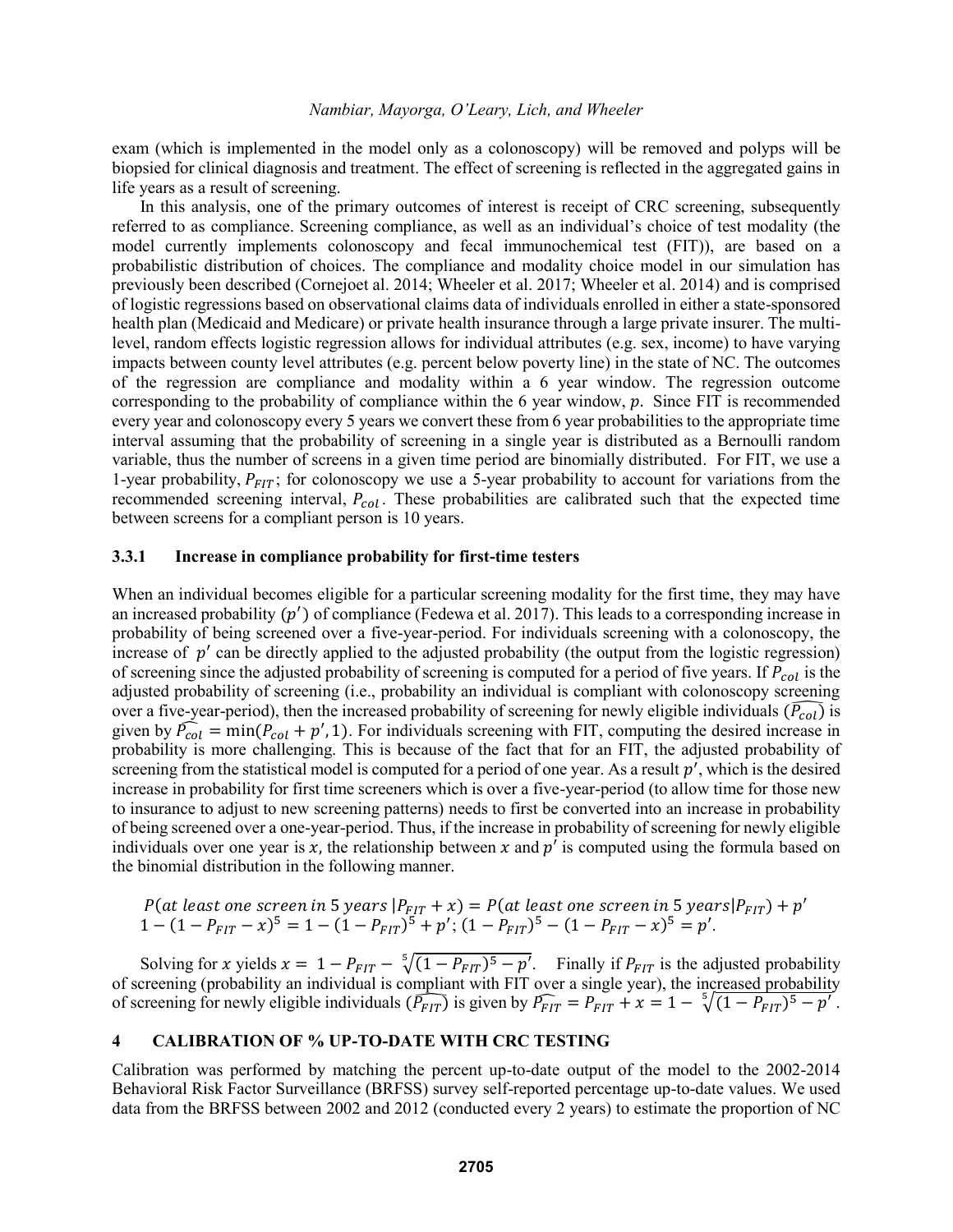residents aged 50-75 years who reported being up-to-date with CRC screening The estimated proportions likely were overestimates of the true proportions of North Carolinians up-to-date with screening. Therefore, we adjusted the percent up-to-date by self-report using the sensitivity and specificity of self-report relative to chart reviews reported from a meta-analysis (Rauscher et al. 2008).

The objective was to determine values by which the compliance probabilities of an individual are to be increased such that the percentage up-to-date obtained from the model matched the BRFSS data after adjustment for self-report. During each of the years 2002, 2004, 2006, 2008, 2010 and 2012, a year-specific constant adjustment was made to each individual's compliance probability. If an individual's compliance probability obtained from the choice model in year x turned out to be  $p_x$ , a constant value of  $c_x$  is added to obtain an adjusted compliance probability. These year-specific constants,  $c_x$ ,  $\forall x \in$ obtain an adjusted compliance probability. These year-specific constants,  $c_x$ ,  $\forall x \in$ {2002, 2004, 2006, 2008, 2010, 2012} were chosen such that the % up-to-date output for those years obtained from the model matched the BRFSS data described earlier. The structure of the model facilitated an iterative yearly calibration process. This is because any adjustment made to each individual's compliance probability in a particular year will reflect in a change to the % up-to-date output only during future years. Thus,  $c_{2002}$  is determined, following by  $c_{2004}$ ,  $c_{2006}$ , ..., in that order. The result of this calibration exercise is that the % up-to-date obtained from the model is within 1% of the % up-to-date obtained from the BRFSS data adjusted for self-report bias for all years under consideration.

#### **5 POLICY SCENARIOS**

Insurance status, one predictor of routine compliance with screening, can change over a person's life time. One time that this may occur is at age 65, when Americans age into Medicare eligibility. Individuals  $\leq 65$ years of age in 2009 have their new insurance status assigned when they turn 65. Specifically, individuals who are privately insured or have Medicare have their new status assigned as Medicare, individuals on Medicaid have their status assigned as Dual, and uninsured low income individuals are assigned Dual while other uninsured individuals are assigned Medicare.

Insurance status may also change due to insurance expansion. Simulation of realistic scenarios around insurance expansion and reduction is critical given ongoing debates regarding health insurance reform nationally. Existing research has shown that the uninsured face greater barriers to preventive care services, including CRC screening, than insured populations (White et al. 2017) . CRC screening access also differs by type of insurance among the insured, although the differences are more muted. Due to uncertainties about the future of health insurance in the U.S., simulation provides a unique opportunity to compare the short-term and long-term effects of different strategies on population health and survival related to CRC. These projections can then be used to inform policy decisions.

We simulated three policy scenarios in order to understand the differential impact of these strategies on rates of CRC screening, polyp detection and removal, cancer diagnoses, and mortality among the population in NC. Each of the scenarios were modeled starting in 2014, reflecting policy options associated with the ACA. The first scenario, the status quo, is the development and use of the health insurance exchange under the ACA as implemented in North Carolina (i.e., without Medicaid expansion). The second scenario is the expansion of the state's Medicaid program, increasing the threshold for Medicaid eligibility for all residents to 138% of the federal poverty level (FPL). The third scenario is if insurance expansion did not happen under the ACA, i.e., insurance reduction or removal of ACA. The model has the capability to test these scenarios in other states as well. We focus on the NC population in this analysis for multiple reasons. Simulation of these scenarios in a single state allows for an understanding of the effects of insurance-related policies in a particular context in terms of population size, demographics, geography, and political climate. Additionally, there is an opportunity to project the long-term outcomes of not expanding Medicaid, which may be representative of other non-expansion states. Implementation details follow.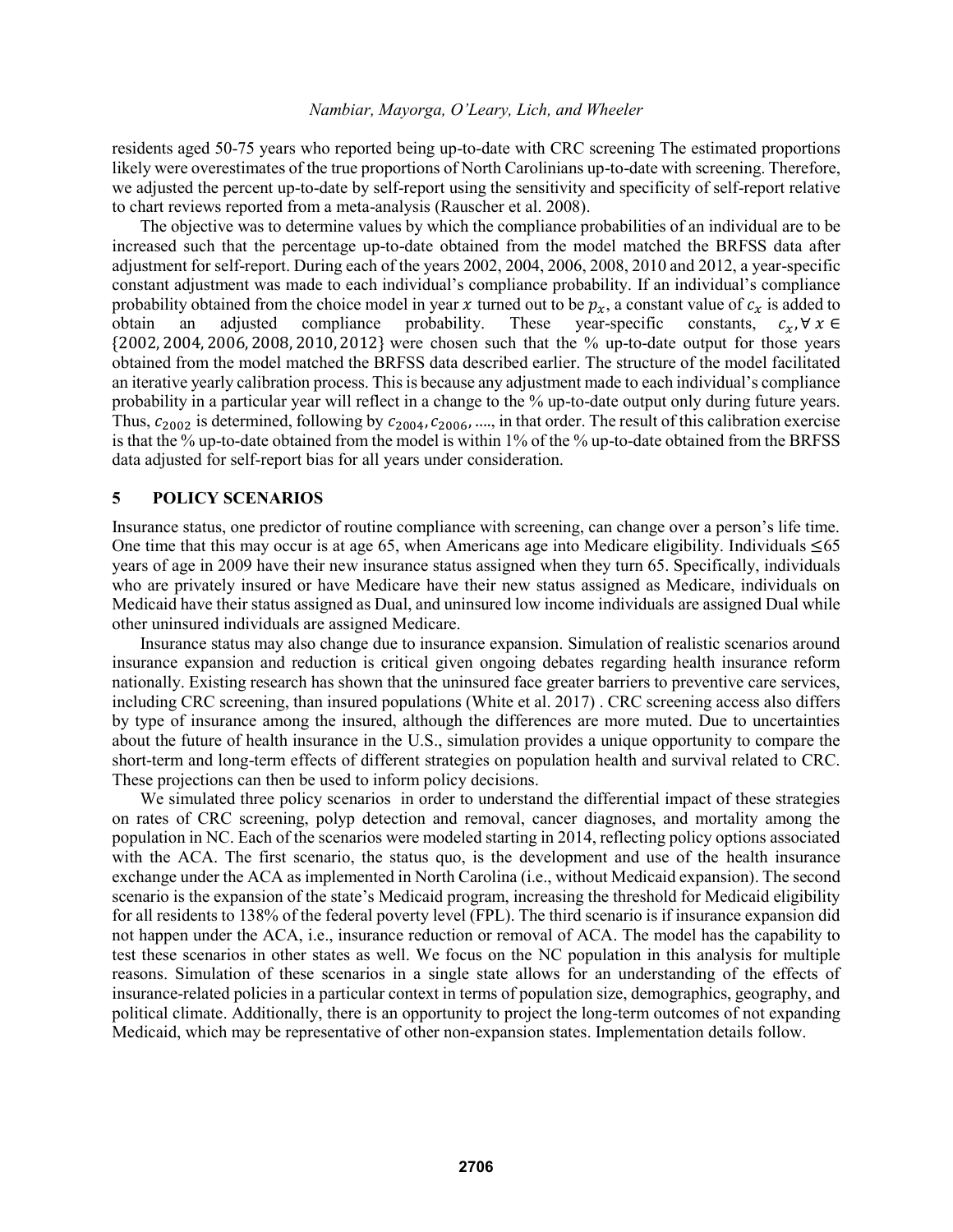## **5.1 Scenario 1: ACA Implementation**

Implementation of ACA meant that the years 2013 and 2014 led to an increase in health insurance coverage for a number of individuals which saw an increase in the population's healthcare coverage (Smith and Medalia 2015). Our goal was thus to find out whether we could observe an increase in health coverage as a result of ACA implementation and to quantify this increase. We were interested in determining the probability of having health insurance coverage for different combinations of specific respondent characteristics and the variable 'year' via a logistic regression model. State specific data was extracted from the Behavioral Risk Factor Surveillance Survey (BRFSS) (which contained year-specific survey responses of both landline and cellphone users). We modeled health insurance (yes=1, no=0) using a multivariable logistic regression with interactions. The independent variables included sex, age category (18-24, 25-34, 35-44, 45-54, 55-64, 65+), race (non-Hispanic white, non-Hispanic black, Hispanic, other), income category, marital status and year. It must be noted that the original variable for income had a total of 6 categories: five representing different income ranges and one for missing values. Since non-response rates on this question was high, we imputed the missing values using monotone logistic regression in SAS.

For all subgroups of the independent variables, we estimated the predicted probabilities of having insurance in 2013, 2014 and 2015. For each subgroup, we then calculated the conditional probability that a person will become newly insured in 2014 and 2015, given that they were not insured in 2013. The model then applies this increase to each individual (based on annual income thresholds for the federal poverty level (FPL) issued by the U.S. Department of Health and Human Services) (U.S. Department of Health & Human Services, 2018). For a single person, the FPL was \$11,490 in 2013, \$11,670 in 2014, and \$11,770 in 2015. For a four-person household, the FPL was \$23,550, \$23,850, and \$24,250, respectively, in these same years. Those who became newly insured either get private insurance (e.g., through the exchange) or Medicaid coverage (if they qualify).

# **5.2 Scenario 2: ACA + Medicaid Expansion**

The second scenario relating to Medicaid expansion is implemented on top of scenario 1. Once the model performs the algorithms relating to the implementation of ACA, it performs a check to see if uninsured individuals in 2014 and 2015 are eligible for Medicaid. The eligibility condition is determined by the FPL income thresholds outlined by the U.S. Department of Health and Human Services (U.S. Department of Health & Human Services 2018). In 2014, the income eligibility limit for Medicaid was increased to 138% of the FPL in states that expanded their Medicaid program. In North Carolina, a non-expansion state, the eligibility limit for adults with dependents is 43% of the FPL, and all adults without dependents regardless of their income are ineligible for Medicaid (The Henry J. Kaiser Family Foundation 2018). To understand the potential impact of Medicaid expansion in North Carolina, all residents with incomes at or below 138% of the FPL are considered eligible for Medicaid in this scenario. If eligible, the individuals are probabilistically assigned to Medicaid enrollment based on enrollment rates in NC.

# **6 EXPERIMENTS AND RESULTS**

We ran the model via AnyLogic on a dedicated 64-core machine, running a 64-bit Windows Server 2008 R2 Datacenter with 1TB of ram and 2 GHz Intel Xeon X7550 processors connected to 2 TB of disk storage. The life-spans of the entire synthetic population of individuals are simulated from birth to death. We run 5 replications with a total run time of approximately 150 minutes. An application of Common Random Numbers (CRN) allows for substantial computational benefits by ensuring that an individual's life courses are identical across replications and scenarios, except when the changes are induced by different interventions, as previously reported (Cornejo et al. 2014). The output statistics, compiled via the statistical software R, provide us with an insight into how different policies affect the population of individuals in terms of insurance trajectories, cancer incidence, cancer deaths and treatment costs. Table 2 presents the impact of each policy scenario on cancer incidence by stage and on deaths due to cancer. In comparison to the third scenario "No ACA", (i.e., ACA was never implemented), the number of cases of CRC is reduced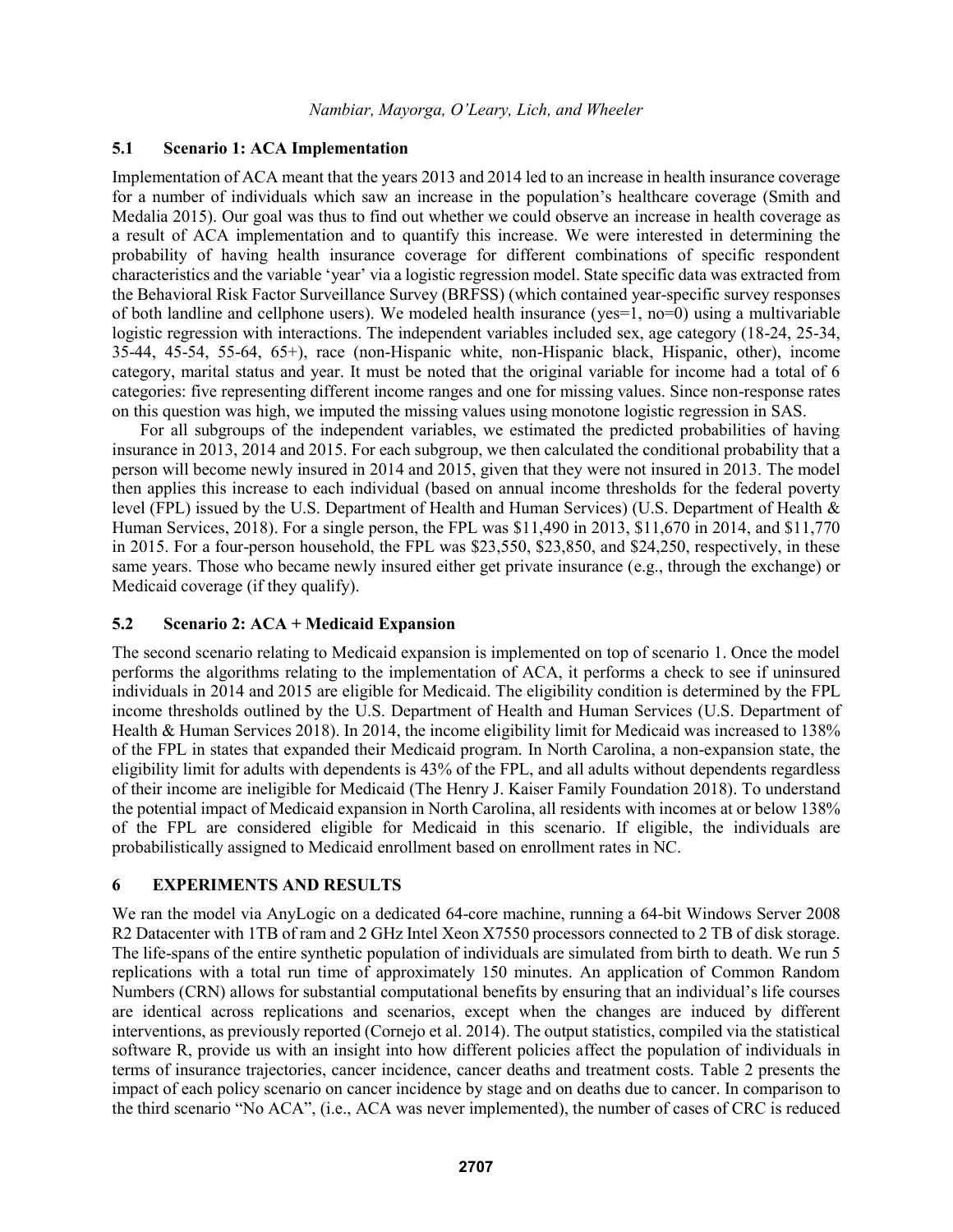under both the health insurance exchange under the  $ACA$  and the  $ACA$  + Medicaid expansion program. Additionally, the number of deaths due to cancer is reduced by 2.3% under the implementation of the ACA + Medicaid expansion program when compared with the No ACA.

|                   | No ACA  | <b>ACA</b> | $ACA + Medicaid Expansion$ |
|-------------------|---------|------------|----------------------------|
| <b>CRC</b> Cases  | 140,837 | 139,432    | 137,918                    |
| Stage 1           | 47,911  | 47,544     | 47,164                     |
| Stage 2           | 42,665  | 42,170     | 41,752                     |
| Stage 3           | 28,507  | 28,194     | 27,834                     |
| Stage 4           | 21,754  | 21,524     | 21,168                     |
| <b>CRC</b> Deaths | 56,561  | 55,967     | 55,244                     |

Table 2. CRC incidence by stage and CRC mortality of full cohort projected for lifetime.

Table 3 presents the impact of each policy scenario, independently, on the percentage of people up-todate with CRC screening in 2023 among all subpopulations studied. Implementation of the ACA + Medicaid expansion program saw an increase in the percentage of individuals up-to-date with recommended CRC screening across all subpopulations, except for uninsured individuals. The most substantial mechanism by which insurance expansion increases CRC screening is through offsetting the cost of health services received among those with insurance (that is, decreasing the out of pocket cost of screening among the uninsured). In NC in 2014, only 16.6% of uninsured individuals were up-to-date with screening while 66% of insured individuals were up-to-date, *before* adjusting for self-report bias (Rauscher et al. 2008), about 53% after adjusting for self-report. As such, it is illuminating to see how the insurance expansion scenarios impact the number of uninsured individuals age-eligible for screening (i.e., age 50-75) within the state over time. Figure 2 presents this number by year and gender (a) or race (b) These counts quantify the subpopulations that would need to be targeted for CRC intervention among the state's uninsured population, which require meaningfully different actions than targeting insured populations.

| Variable     | No ACA | Percentage-point change in percent up to date on CRC<br>screening compared with the No ACA |                            |
|--------------|--------|--------------------------------------------------------------------------------------------|----------------------------|
|              |        | <b>ACA</b>                                                                                 | $ACA + Medicaid Expansion$ |
| Overall      | 48.65% | $+1.03\%$                                                                                  | $+1.74%$                   |
| By sex       |        |                                                                                            |                            |
| Male         | 46.13% | $+0.94%$                                                                                   | $+1.55%$                   |
| Female       | 51.00% | $+1.11\%$                                                                                  | $+1.92%$                   |
| By race      |        |                                                                                            |                            |
| White        | 49.92% | $+0.73%$                                                                                   | $+1.29%$                   |
| <b>Black</b> | 45.92% | $+2.01\%$                                                                                  | $+2.88%$                   |
| Hispanic     | 42.22% | $+0.05%$                                                                                   | $+2.90\%$                  |
| Other        | 42.36% | $+1.40\%$                                                                                  | $+3.40%$                   |
| By insurance |        |                                                                                            |                            |
| Private      | 53.87% | $+0.01%$                                                                                   | $+0.03%$                   |
| Dual         | 58.02% | $+0.02\%$                                                                                  | $+0.99\%$                  |
| Medicare     | 59.85% | $+0.09%$                                                                                   | $+0.15%$                   |
| Medicaid     | 42.63% | $+0.07\%$                                                                                  | $+0.02%$                   |
| Uninsured    | 17.84% | $-0.04%$                                                                                   | $-0.04%$                   |

Table 3. Simulated age-eligible NC population up to date with CRC screening on January 1, 2023.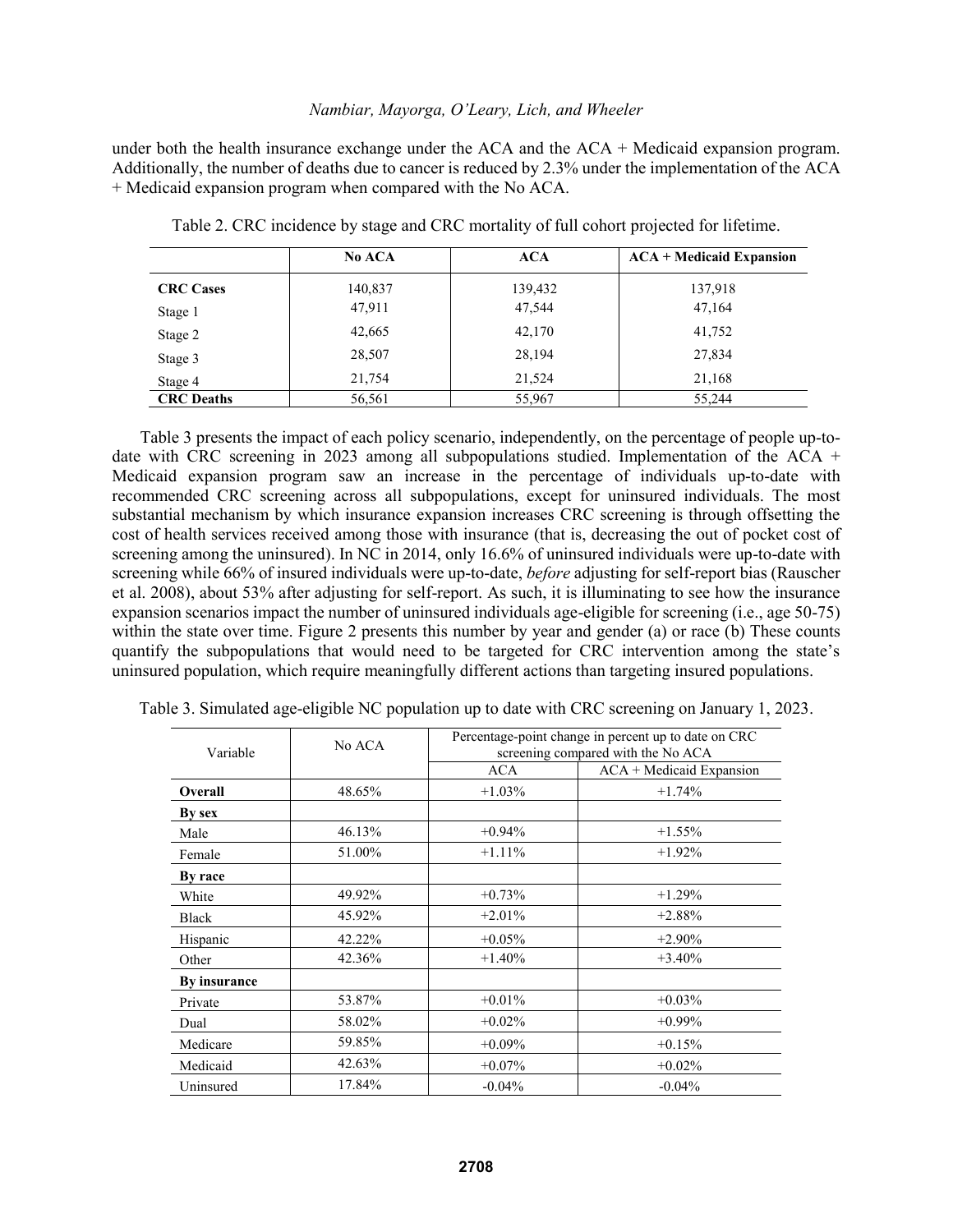

*Nambiar, Mayorga, O'Leary, Lich, and Wheeler*

Figure 2: Number of uninsured by gender (a) and race (b), by insurance policy scenario between Jan 1, 2013 and Jan 1, 2020.



Figure 3. Difference in all CRC costs by year, compared to the No ACA scenario, 2013+.

Figure 3 presents the annual differences in the total cost of treating CRC under each insurance expansion scenario as compared to the No ACA scenario (ACA never occurred) from the state's perspective; costs include routine and diagnostic screenings, treating complications arising from a colonoscopy (bleeding and perforations), and the lifetime treatment costs from the perspective of each individual with cancer (Zauber et al. 2007). Both scenarios that we tested provided lower total CRC treatment costs when compared to the removal of ACA scenario. Overall, the results of this analysis show positive effects of the health insurance exchange under the ACA, as compared to no ACA, in terms of increasing the percentage of the NC population screened, resulting in fewer CRC cases, decreased severity of CRC cases (as shown by cancer stage), reduced mortality, and lower treatment costs. The expansion of the state's Medicaid program under the ACA would result in a greater magnitude of positive effects across all outcomes measured. Importantly, increased health care coverage was also found to reduce racial disparities in screening. For example, compared to the base-case, the increase in screening under ACA + Medicaid expansion was higher for Blacks (2.88%), Hispanics (2.90%), and Other (3.4%) than for Whites (1.29%), indicating that insurance access is one barrier affecting racial minority populations' use of recommended screening. Although the changes in outcomes are somewhat modest they are commensurate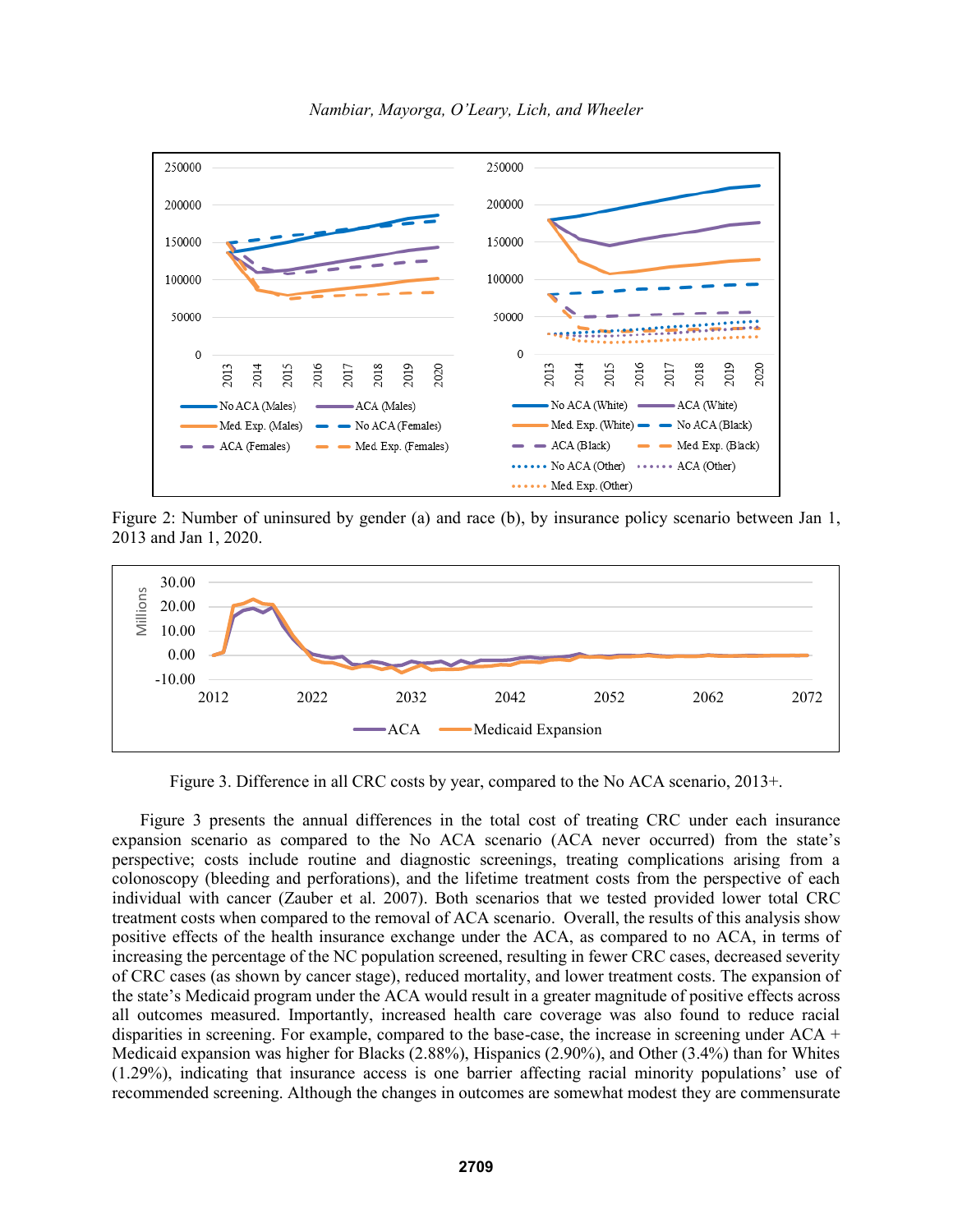with other state-wide interventions (Hassmiller Lich et al. 2017). Furthermore, these findings are important from a public health perspective because they highlight the potential for future insurance expansion policies to reduce CRC incidence, morbidity, mortality, and costs, as well as ensure more equitable access to efficacious cancer screenings. In conjunction with other evidence-based studies, simulation models can be used to address disparities and close gaps in screening by informing and testing strategies to efficiently meet established health targets.

# **7 CONCLUDING REMARKS**

The NC-CRC model is intended to be used as a "virtual world" in which to simulate the effects of alternate scenarios about population demographics, disease determinants, clinical interventions, or policies on CRC screening, incidence, treatment, and mortality within the state of NC over time to inform state-level and community-level analyses. The object oriented structure of the model allows us to easily compartmentalize the components that make up the core of the model. The model can simulate realistic cohorts (e.g., for comparative effectiveness research) or the entire population of NC. While the experimental results presented in this paper examine the effects of implementing different policies in the past, the power of the model becomes more evident when estimating the impact of future policies. Additionally, the simulation need not be restricted to North Carolina's populations and policies. While the model reflects best available evidence and substantial local data, care must be taken to consider the model a representation of our current understanding of the determinants of CRC disparities across the state. Additionally, sensitivity analyses may be conducted around uncertain parameters, e.g. uptake of Medicaid among the newly eligible.

# **REFERENCES**

- American Cancer Society. 2017. "Colorectal Cancer Facts & Figures 2017 2019"*.* American Cancer Society, Atlanta, GA.
- Auerbach, D., S. Nowak, J. Ringel, F. Girosi, C. Eibner, E. McGlynn, and J. Wasserman. 2011. "The Impact of the Coverage-Related Provisions of the Patient Protection and Affordable Care Act on Insurance Coverage and State Health Care Expenditures in Illinois: An Analysis from Rand Compare". RAND Corporation, Santa Monica, CA.
- Bibbins-Domingo, K., D. Grossman, S. Curry, K. Davidson, J. Epling, F. Garcia, M. Gillman, D. Harper, A. Kemper, A. Krist, A. Kurth, C. Landefeld, C. Mangione, D. Owens, W. Phillips, M. Phipps, M. Pignone, and A. Siu. 2016. "Screening for Colorectal Cancer: US Preventive Services Task Force Recommendation Statement." *JAMA* 315(23):2564-2575.
- Buettgens, M. 2011. "HIPSM Health Insurance Policy Simulation Model Methodology Documentation." Technical Report, 2011 National Version, The Urban Institute, Washington DC.
- Cornejo, D., M. E. Mayorga, and K. H. Lich. 2014. "Creating common patients and evaluating indiviual results: Issues in indivual simulation for health policy analysis." In *Proceedings of the Winter Simulation Conference 2014,* edited by A. Tolk et al.*,*1387-1398. Piscataway, New Jersey: IEEE.
- Cornejo, D., M. E. Mayorga, and K. H. Lich. 2014. "Improving Outcomes via Better Choices: Applications in Colorectal Cancer Screening." In *Proceedings of the IIE Annual Conference and Expo 2014*. Montreal, Canada. 2128-2137. IIE.
- Davis, M., S. Renfro, R. Pham, K.H. Lich, J. Shannon, G. Coronado, S. Wheeler. 2017. "Geographic and population-level disparities in colorectal cancer testing: A multilevel analysis of Medicaid and commercial claims data." *Preventive Medicine* 101:44-52.
- Edge, S.B., and C.C. Compton. 2010. "The American Joint Committee on Cancer: the 7th Edition of the AJCC Cancer Staging Manual and the Future of TNM." *Annals of Surgical Oncology* 17(6):1471-1474.
- Eibner, C., and J. Liu. 2017. "Options to Expand Health Insurance Enrollment in the Individual Market." http://www.commonwealthfund.org/publications/fund-reports/2017/oct/expand-insurance-enrollmentindividual-market, accessed August 14, 2018.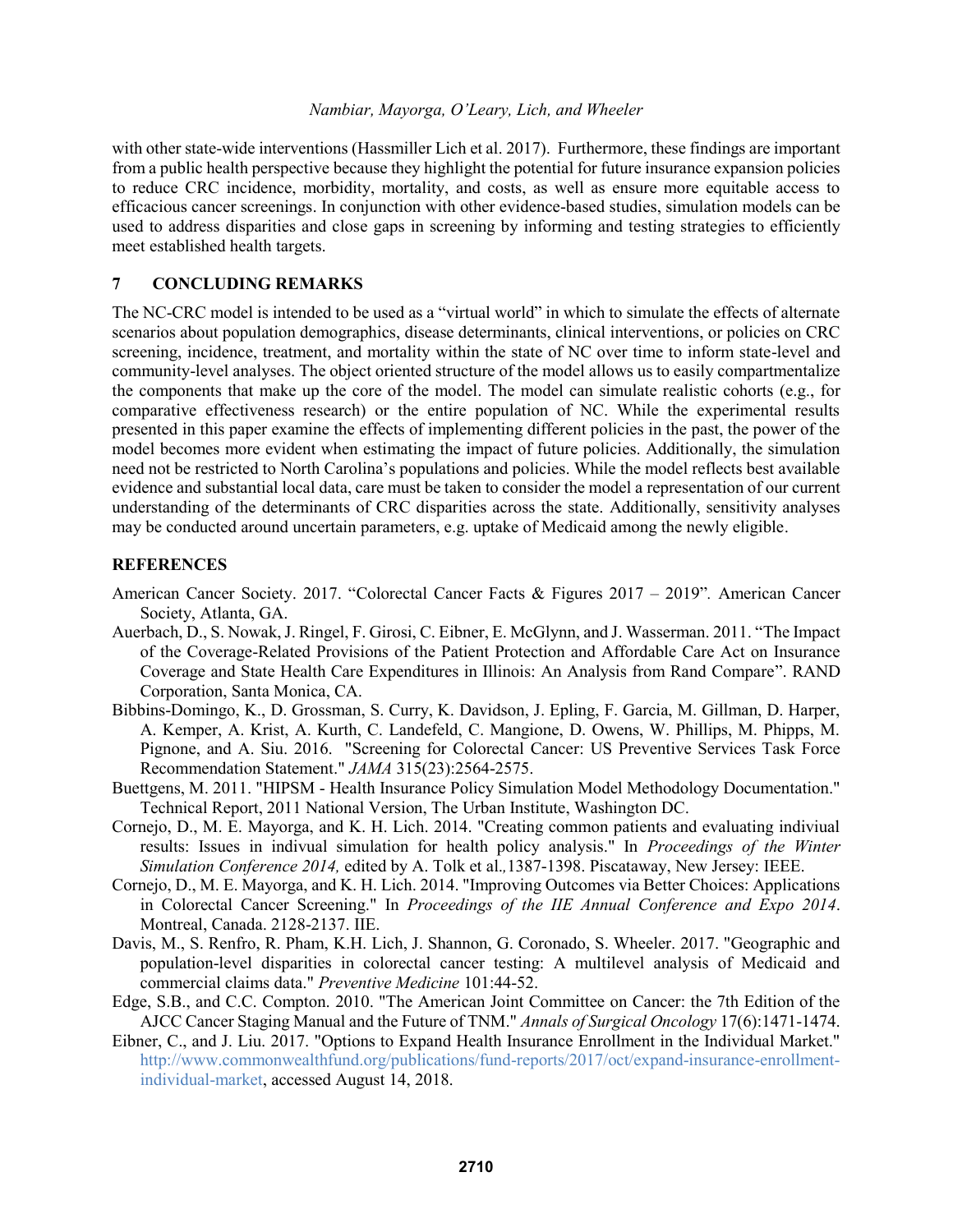- Fedewa, S.A., W. Flanders, K. Ward, C. Lin, A. Jemal, S.A. Goding, C. Doubeni, and M. Goodman. 2017. "Racial and Ethnic Disparities in Interval Colorectal Cancer Incidence." *Annals of Internal Medicine* 166(12):857.
- Frazier, A.L., A.G. Colditz, C.A. Fuchs, and K.M. Kuntz. 2000. "Cost-effectiveness of Screening for Colorectal Cancer in the General Population." *JAMA* 284(15):1954-61.
- Glied, S., and N. Tilipman. 2010. "Simulation Modeling of Health Care Policy." *Annual Review of Public Health* 31(1):439-455.
- Hassmiller Lich, K., D. Cornejo, M. Mayorga, M. Pignone, F. Tangka, L. Richardson, T. Kuo, A. Meyer, I. Hall, J. Smith, T. Durham, S. Chall, T. Crutchfield, and S. Wheeler. 2017. "Cost-Effectiveness Analysis of Four Simulated Colorectal Cancer Screening Interventions, North Carolina." *Preventing Chronic Disease* 14:E18.
- Ladabaum, U, C.L. Chopra, G. Huang, J. M. Scheiman, M. E. Chernew, and A. M. Fendrick. 2001. "Aspirin as an adjunct to screening for prevention of sporadic colorectal cancer: A cost-effectiveness analysis." *Annals of Internal Medicine* 135(9):769-781.
- Lansdorp-Vogelaar, I., M. van Ballwggoijen, A. Zauber, R. Boer, J. Wilschut, S. Winawer, and J. Habbema. 2009. "Individualizing colonoscopy screening by sex and race." *Gastrointestinal* 70(1):96-10924.
- Loeve, F. 2000. "Endoscopic Colorectal Cancer Screening: a Cost-Saving Analysis." *Journal of the National Cancer Institute* 92(7):557-563.
- Loeve, F, R. Boer, G. J. Van Oortmarssen, M. van Ballegooijen, and J. D.F. Habbema. 1999. "The MISCAN-COLON simulation model for the evaluation of colorectal cancer screening." *Computers and Biomedical Research* 32(1):13-33.
- Milstein, B., J. Homer, and G. Hirsch. 2010. "Analyzing national health reform strategies with a dynamic simulation model." *American Journal of Public Health* 100(5):811-819.
- National Cancer Institute. 2014. "Surveillance, epidemiology, and end results program (SEER) cancer stat facts." National Cancer Institute.
- National Health Interview Survey. *Clinical Preventative Services.* 2015. https://www.healthypeople.gov/2020/leading-health-indicators/2020-lhi-topics/Clinical-Preventive-Services/data#c16, accessed August 6, 2018.
- Parente, S. T., and R. Feldman. 2013. "Microsimulation of Private Health Insurance and Medicaid Take-Up Following the U.S. Supreme Court Decision Upholding the Affordable Care Act." *Health Services Research* 48(2pt2):826-849.
- Rauscher, G. H., T. P. Johnson, Y. I. Cho, and J. A. Walk. 2008. "Accuracy of Self-Reported Cancer-Screening Histories: A Meta-analysis." *Cancer Epidemiology Biomarkers & Prevention* 17(4):748- 757.
- Roberts, S., L. Wang, R. Klein, R. Ness, and R. Dittus. 2007. "Development of a simulation model of colorectal cancer." *ACM Transactions on Modeling and Computer Simulation* 18(1):1-30.
- Rutter, C. M., and J. E. Savarino. 2010. "An evidence-based microsimulation model for colorectal cancer: Validation and application." *Cancer Epidemiology Biomarkers and Prevention* 19(8):1992-2002.
- Siegel, R. L., K. Miller, S. Fedewa, D. Ahnen, R. Meester, A. Barzi, and A. Jemal. 2017. "Colorectal cancer statistics, 2017." *CA: A Cancer Journal for Clinicians* (American Cancer Society) 67(3):177-193.
- Smith, J. C., and C. Medalia. 2015. "Health Insurance Coverage in the United States: 2014." United States Census Bureau, 2015.
- Subramanian, S., G. Bobashev, and R. J. Morris. 2009. "Modeling the cost-effectiveness of colorectal cancer screening: Policy guidance based on patient preferences and compliance." *Cancer Epidemiology Biomarkers and Prevention* 18(7):1971-1978.
- The Henry J. Kaiser Family Foundation. 2018. "Where Are States Today? Medicaid and CHIP Eligibility Levels for Children, Pregnant Women, and Adults" Henry J. Kaiser Family Foundation.
- U.S. Department of Health & Human Services. 2018. *Prior HHS Poverty Guidelines and Federal Register References.* 2018. https://aspe.hhs.gov/prior-hhs-poverty-guidelines-and-federal-register-references.